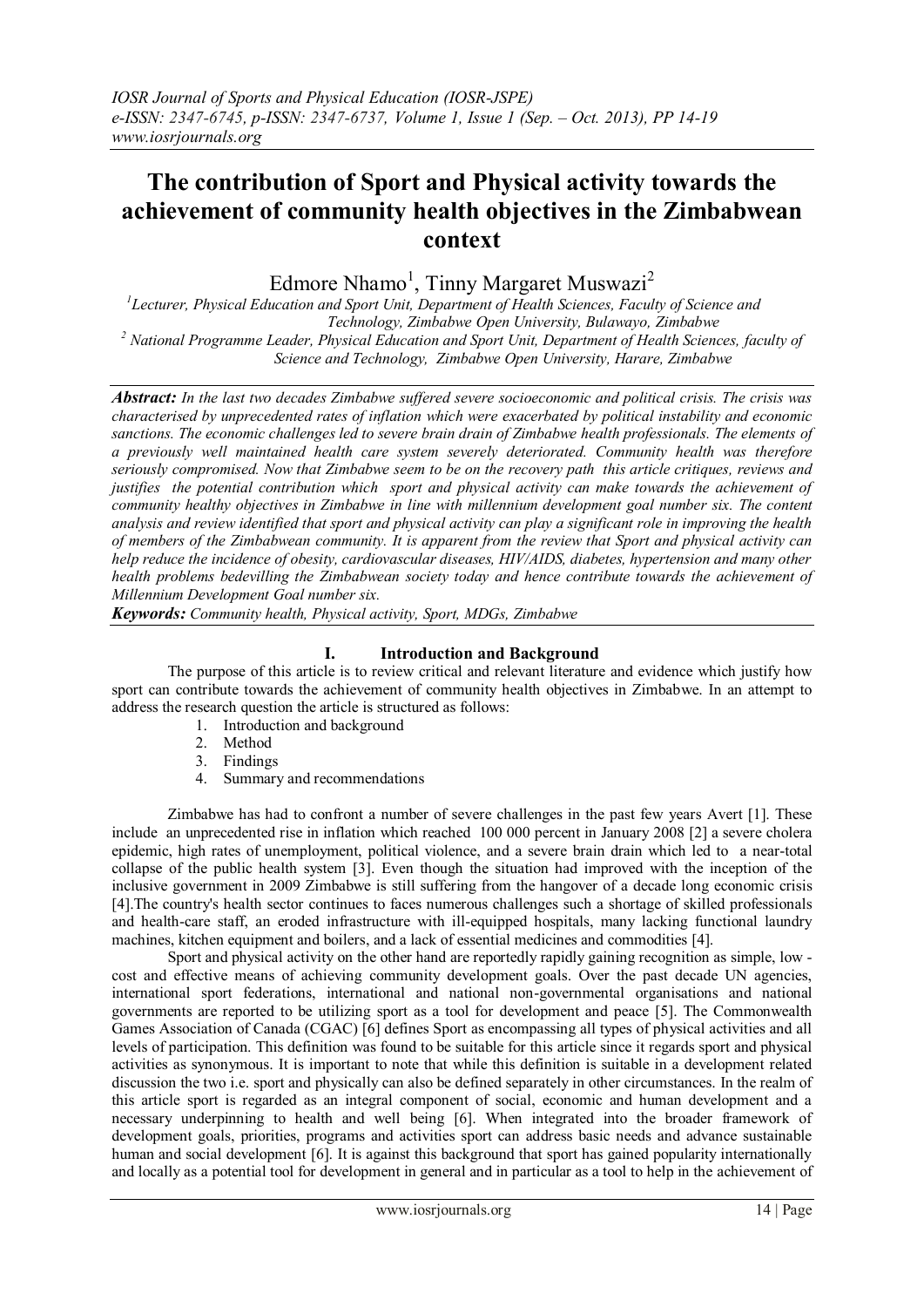the Millennium Development Goals (MDGs) including health [5].

The above recognition of the value associated with sport led to the formation of a number of nongovernmental organisations (NGOs) in Zambia, and the conceptualisation of many Sport for Development (SFD) programmes in other parts of the world including Zimbabwe. The mandate of the NGOs involved in SFD is to deliver combined programmes of sport and life skills education which contributes to the broader efforts of civil society organisations in order to address HIV and AIDS and other health related issues [7]. The research question which guided this review is:

**1.** How can sport and physical activity contribute towards the achievement of community heath objectives in Zimbabwe?

### **II. Method**

The main method of data collection in this study was content analysis. Relevant documents such as textbooks and internet sources were used to gather relevant data in order to analyse and justify the contribution of sport/physical activity towards the achievement of health objectives in Zimbabwe. Content analysis refers "to any qualitative data reduction and sense-making effort that takes a volume of qualitative material and attempts to identify core consistencies and meanings" [8 p453].

# **III. Findings**

The content analysis revealed the following key findings:

#### **3.1 The use of sport and physical activity to achieve health objectives**

Fox and Mathews [9], Davis and Butler [10], and the United Nations [11], all concur that engaging in sport is associated with significant health benefits. They argue that sport and physical activity have the potential to reduce the risk of lifestyle or non-communicable diseases such as cardiovascular diseases, cancer, diabetes and conditions such as stress, anxiety and depression. Sport and Physical activity are also believed to help prevent and reduce hypertension, control body weight, prevent and control osteoporosis and help manage chronic pain. However literature from the authors cited above indicate that not all changes caused by exercise and training are necessarily related to improvement of health. It will be the purpose here to review only those training induced changes that are closely linked to the improvement of health.

#### **3.2 Health**

According to Medicalnewstoday [12] the word "health comes from the old English word "Hale" meaning "wholeness, a being whole, sound or well" Medicalnewstoday [12] cite the Medilexion's Medical dictionary as giving three definitions of health, one of which states that "Health is a state of the organism when it functions optimally without evidence of disease or abnomality". This definition obviously does not give a comprehensive description of healthsince it focuses on disease and abnomality only. It should be noted that health is much broader than that. The limitations presented by this particular definition as well as by many other definitions led to the development of the most famous, and widely accepted definition of health i.e the World Health Orgainisation (WHO) definition. This definition was created during a preamble to the constitution of the World Health Organisation and was adopted by the International Health Conference, New York in 1946. The World Health Organisation [13 p 1] defines health as a "state of complete physical, mental and social well being and not merely the absence of desease or infirmity". This definition has not been ammended since 1948 and is embraced in this study due to its broad and holistic nature which attempts to define health from a physical, mental and social standpoint. The WHO definition suits sport and physical activity very well because sport seeks to educate people physically, mentally and socially and thereby contributing to the total health of individuals.

#### **3.3 Intensity and duration of participation for achieving health objectives**

According to Zakus, Njekesani and Darnell [14 p17] " It is important to address the question of what constitute an adequate level of intensity and duration to achieve therapeutic benefits from exercise" The above authors regard this as an area of debate and refer to the current public health guidelines which suggest that a minimum of 30 minutes per day of moderate physical activity (at approximately 50-60% of maximum heart rate) is considered optimal. The authors above point out that while these guidelines are extremely popular in the biomedical community, they are not as popular in the broader community where they are considered to be unrealistic for many people.

Davis, Butler and Husker [15], on the other hand suggest a formula which can be used to dermine the quantity and intensity of exercise for healthy fitness. They call the formula "the FITT formula" and argue that, to improve fitness one needs to perfom activities that make the heart, lungs and muscles work. They suggest activities like running or swimming and emphasise that the exercise should follow the FITT formular: F for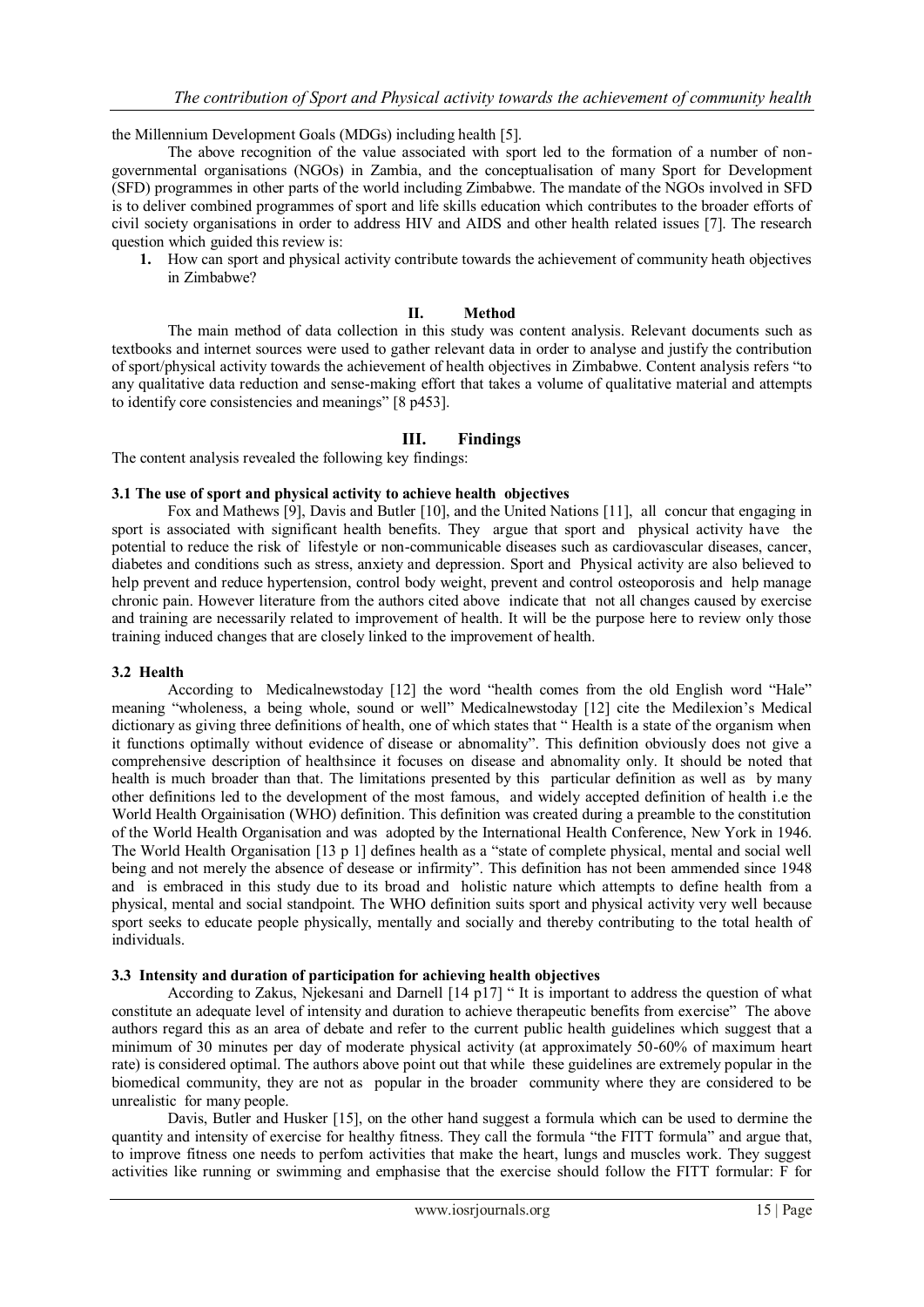Frequency ie three or four sessions each week. I for Intensity : To improve heart and lung (aerobic) efficiency, raise pulse to reach 140-160 beats per minute during exercise. T for time: they suggest exercising continuously for at least 20 minutes inorder to get real benefit. T for type: the suggested best activities are running, cycling, swimming, aerobics, surfing, power walking and many others. The FITT formular, is key to improving the aerobic fitness of an athelete and is the most important formular to remember when persuing an active lifestyle[15]. Reviewed literature reveal that there is widespread debate about what constitude the optimum quantity and intensity of excercise, with an ermeging view and generalisation that any level of activity is better than no activity at all. However the Zimbabwean National Youth policy [16], observed that there is obvious lack of appropriate facilities and organisation of sport and recreation for youth in Zimbabwe. This deficiency obviously makes it difficult for youths and adults to get adequate exposure to sport and recreation inorder to meet the requirements of the FITT formula or other criteria for adequate sport to meet health objectives.

## **3.4 Overweight and Obesity**

The world fact book [17], reports that the obesity adult privalence rate in Zimbabwe is 15.7%. This shows that zimbabwe like many other nations also has a problem of obesity and that the 15.7% referred above are prone to the negative health effects of obesity articulated below . The review below also shows how Zimbabwe can reduce the incidece of obesity by taking part in sport and physical activity.

Zakus et al [14], Fox and Mathews [9] noted that there is a lack of clarity in defining obesity and there is also an associated problem of measurement, with concerns being raised about the lack of accuracy of the popular Body Mass Index (BMI). However the World Health Organisation attempts to define obesity as the abnormal excessive accumulation of fat that may impair health. Davis and Butler [10], opine that a person is overweight when they are ten percent above their ideal weight according to height and sex. Obesity on the other hand is when a person is 20 per cent above their ideal weight. The Body Mass Index (BMI) gives an indication of how a person's current weight rates on a scale from "Underweight" through "Healthy" to "Overweight". However it is important to note that the health of someone should not be checked simply by his or her BMI. For example if a Bucher was to calculate the fat of a pig using BMI, he would certainly lose his licence. The real health problem is in visceral fat which the BMI does not take into account. However if someone has a BMI of over 40, it is a sure case that he is overweight and in such a case there may be no need to calculate his BMI to recognise it. The BMI is only indicative of obesity and useful to some extent but has inherent weaknesses that should not be entilely ignored. However other more accurate methods that can be used to measure body fat directly include have been developed. They include measurement with gun callipers, tests such as underwater body fat test, the BodPod, DEXA Scan, and Bioletrical Impedence and others.

According to Davis and Butler [10], to be overweight or obese is dangerous, because overweight people have decreased life expectancy and are more prone to accidents than those of normal weight. This is supported by Fox and Mathews [9] who state that obesity is related to a number of diseases including diabetes, coronary heart disease, psychological disturbances, kidney disease, hypertension, stroke, liver ailment and mechanical difficulties (particularly, back and foot problems). As a concequence, life expectancy is significantly reduced among the obese population[9]. From the literature reviewed it can be concluded that obesity is a dangerous condition which however can be prevented by adopting an active lifestyle (exercise and physical activity).

## **3.5 Cardiovascular diseases**

The relative and absolute importance of Cardiovascular disease in countries of Sub-Saharan africa (Zimbabwe Included) is assummed to be increasing [18]. This obvioulsy should be a cause for concern especially to a country like Zimbabwe which is characterised by a compromised healthy delivery system.

According to Davis and Butler [10 p 288], "cardiovascular disease (CVD) includes all the diseases of the heart and the circulatory system, such as heart attack and stroke." Zakus et al [14] state that, cardiovascular diseases (CVDs), including both coronary heart disease (CHD) and stroke, are the leading cause of death globally. In 2005, it was estimated that 17.5 million people died from CVDs representing aproximately 30% of total global death. The above authors state that the most important causes of CVDs are unhealthy diets, physical inactivity and tobacco use. Zakus et al [14] cite the World Health Organisation who estimates that between 2006 and 2015, China is expected to lose \$558 billion in foregone national income due to combinations of heart diseases, stroke and diabetes. Research in this area points to an increase risk of CVD mortality as a result of low levels of physical activity or cardiorespiratory fitness. Studies of the relationship between dose and response indicate that cardiovascular health benefits occur at moderate levels of physical activity [14]. Evidence from the literature reviewed suggest that people who participate in regular exercise or physical activity are less likely to suffer from CVDs.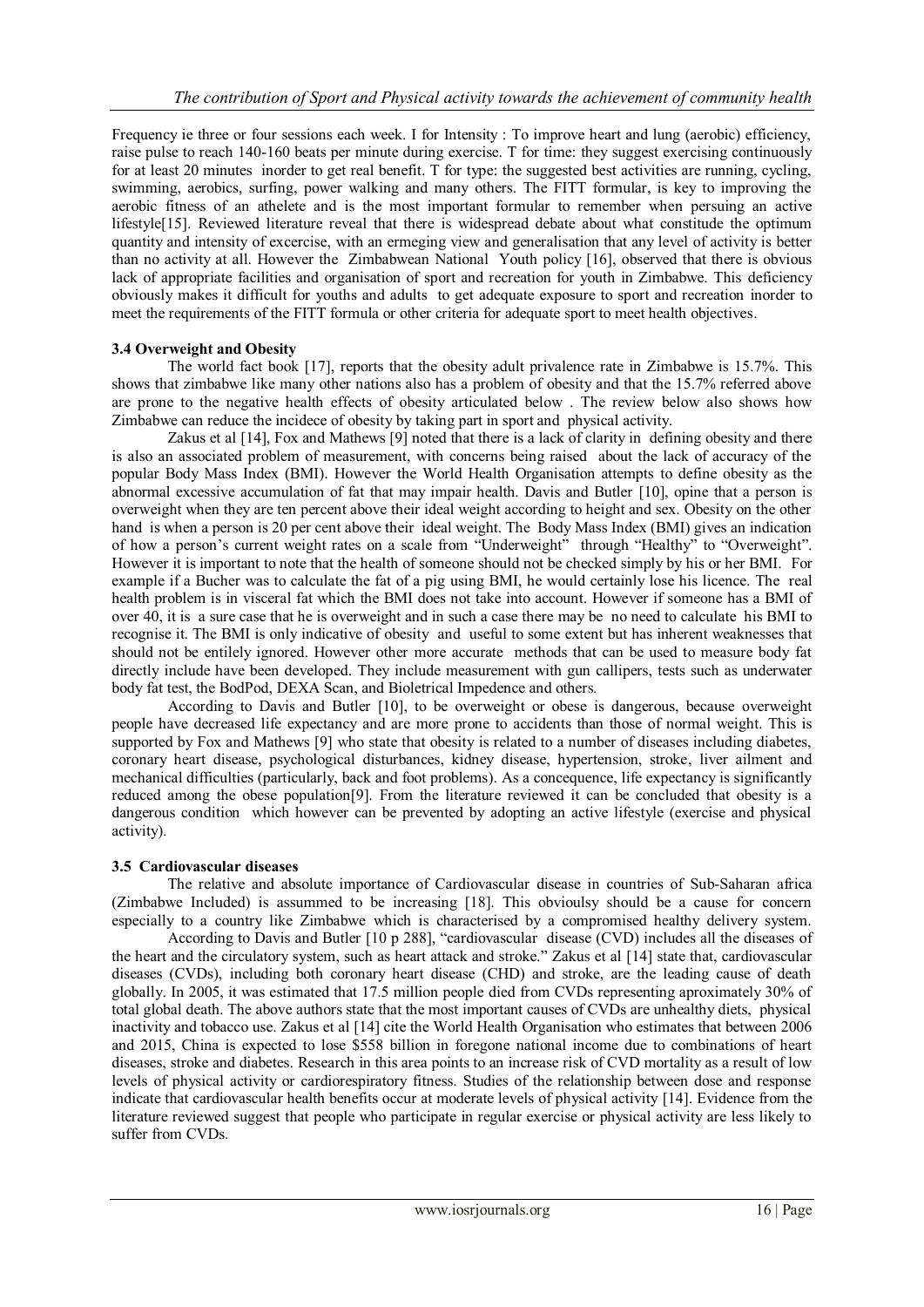## **3.6 Diabetes**

Zakus et al [14], describe diabetes as achronic condition that occur when the pancreas does not produce enough insulin, or when the body can not use the insulin it produces effectively. The International Diabetes Federation (IDF) [19], suggest that there is a complex interplay of genetic, social, and enviromental factors that is driving the global explosion of type 2 diabetes. Tunhira [20], reports that cases of diabetes are on the increase in Zimbabwe. He cites the Director for epidemolgy and disease control in the Ministry of Health who was speaking at the World Diabetes Day campaign launch in 2013 as having said that in Zimbabwe it is estimated that 10 in every 100 people have diabetes. The Director or emphasised that currently diabetes statistics represent over 100 000 visits or consultations at outpatients departments per year in Zimbabwe Hospitals.

It is apparent from the reviewed literature that Zimbabwe can reduce significantly the frightening diebetes incidence and prevalence statistics by simply taking part in sport and physical activities. This is because according to Warburton, Nicol and Bredin [21], current research indicates a strong relationship between physical activity and reduction in diabetes and that exercise both aerobic and resistive types are associated with a decrease of type 2 diabetes. For example according to Warburton et al [21], research has shown that, exercise in patients with diabetes improves glucose homeostasis. It can therefore be concluded from the literature that exercise is useful in preventing the incidence of diabetes and that exercise is particularly useful among those who are at high risk of diabetes due to being overweight.

# **3.7 Sport and HIV and AIDS**

In Zimbabwe around 15 percent of the population lives with HIV [22] and therefore Zimbabwe is experiencing one of the harshest HIV and AIDS epidemics in the world [1]. In a country that has had a tense political and social climate over the last few decades; it has been difficult to respond to the crisis. However, regarding HIV and AIDS the country is currently experiencing some progress and improvements. Zimbabwe is one of the few countries where incidence declined by 50 percent between 2001 and 2011 [22]. This is partially due to efforts among the population to prevent the spread of HIV, some of which have been remarkable in the context of such immense challenges [1]. Efforts to prevent the spread of HIV in Zimbabwe have been spearheaded by the NAC, non-governmental, religious and academic organisations. Prevention schemes have been significantly expanded since the turn of the millennium, but remain critically under-funded [1].

Children in Zimbabwe are currently taught about HIV and AIDS in schools. In 2006 the Ministry of Education, Sport and Culture, and UNICEF initiated an in-service training scheme of primary and secondary school teachers in HIV and AIDS life-skills and counseling [1]. Outside of school, efforts to educate and inform people about HIV and AIDS (which are often organised by NGOs) have used a number of different means to convey prevention messages, including leaflets, [23] television and radio, drama, and community groups [1]. Sport has also joined the bandwagon with the Youth Education through Sport and the Community Sport Development Project in Zimbabwe taking a prominent lead. These two major Sports for Development projects have also attracted the attention of many NGOs in Zimbabwe who have partnered the Sports and Recreation Commission in a big way in implementing the projects. Banda, Lindsey, L, Jeans, R and Kay, T. [7] highlights the contribution that sport can make to the four pillars of effective HIV / AIDS programming, namely knowledge, life skills, the provision of a safe and supportive environment and access to services. Earlier studies focused more on prevention of the spread of HIV and AIDS in sport and the creation of sport polices governing practices by participants[14]. More recently, HIV and AIDs has become a significant focus for the "sport for development" movement, in an attempt to harness the pulling power of sport and use it as a vehicle to convey vital information about HIV in a non discriminatory, non threatening and age appropriate manner [14].

While the use of sport for prevention has been recognised and is commendable there is obvious need for programs focusing on how sport and physical activity may be used for the benefit of HIV positive individuals [15]. Smit, Crespo, Semba, Jaworowicz, Vlahov, Ricketts, Ramirez-Marrero and Tang [24], state that several studies on exercise in HIV positive people which were carried out before the era of highly active antiretroviral therapy (HAART) found out that exercise was beneficial. These findings are supported by Mustafa, Sy, Macera, Thompson, Jackson, Selassie and Dean [25], who explain that enganging in exercise three or more times a week has been associated with slower progression of AIDS, and by Bopp, Phillips, Fulk, Dudgeon, Sowell and Hand [26], who claim a reduction in viral load as physical activity increase. The United Nations (UN) [27], argues that sport can be a useful tool in the fight against both the spread and impact of HIV and AIDS. The UN identifies knowledge, life skills, provision of a safe and supportive enviroment and access to services as the four pillars necessary for effective HIV and AIDS programming. The nature of sport and the benefits derived when it is incorporated into development initiatives makes it well suited to support these four pillars [27].

Literature reviewed highlighted some of the current uses or best practices of the use of sport to fight HIV and AIDS. One of the most popular initiatives in existence today is the Kicking AIDS Out (KAO).The United Nation [27] and Banda, Lindsey, Jeanes and Kay (7) describe Kicking AIDS Out as a regional network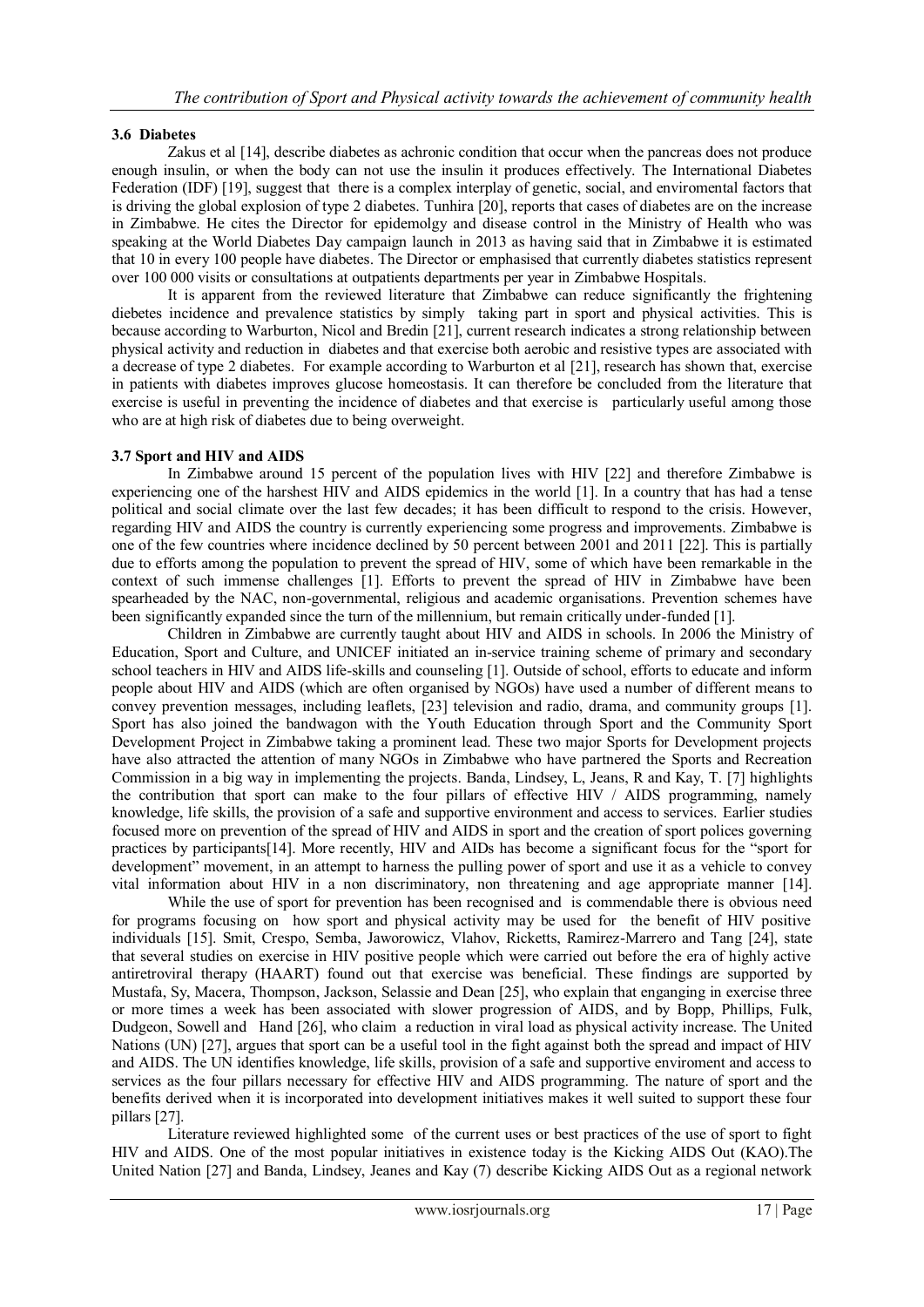of organisatios in Sourthern Africa that uses sport to fight HIV and AIDS in communities. The KAO concept has been used in the Youth Education through Sport programe in Zimbabwe for some time now. It is evident from the literature that for a long time now, sport and physical activity have been associated with prevention of HIV and AIDS. However it is also apparent that there is lack of corresponding research focusing on how physical activity can benefit HIV positive people. (14) The literature reviewed above lead to the conclusion that sport plays an important role in HIV and AIDS prevention and can also benefit significantly the health of HIV positive individuals.

### **IV. Summary and Recommendations.**

The content analysis and review revealed that sport and physical activity for individuals can be a strong means for the prevention of diseases and for nations it can be a cost-effective method to improve public health across populations. Zimbabwe therefore stands to benefit from sport and physical activities considering its compromised health delivery system.In summary the health – related benefits which can be derived from sport and physical activity include:

- Improvement of endurance so that one can carry out everyday life activities without undue fatigue
- The lowering of blood Pressure and maintenance of blood sugar levels and cholesterol levels
- Reduction of the risk of developing diabetes
- Reduction of stress related disorders
- Reduction of depression, anxiety and other psychological disorders
- Improvement of overall quality of life
- One's organs will function effectively and efficiently

Against the above background this study therefore strongly recommends that the newly created Ministry of Sports, Arts and Culture should work strategically towards the meaningful promotion of sport and physical activities in order to improve the health of its citizens and also reduces health related costs of the nation.

#### **References**

- [1] HIV & AIDS in Zimbabwe. (cited 2013 October 2); Available fro[m www.avert.org/hiv-aids-zimbabwe.htm](http://www.avert.org/hiv-aids-zimbabwe.htm) [2] BBC news. Zimbabwe Inflation hits 100 000 percent: (2008.  $20^{th}$  February)
	- BBC news. Zimbabwe Inflation hits 100 000 percent;  $(2008, 20^{th}$  February)
- [3] Medecins Sans Frontieres . No refuge, access denied: Medical and humanitarian needs of Zimbabweans in South Africa; 2009
- [4] Zimhealth.org.health-in-Zimbabwe. Health in Zimbabwe Health in Zimbabwe zimhealth.org/health-in-Zimbabwe; 2013
- [5] Donnelly P, Darnell S, Wells S and Coakly J. The use of Sport to foster Child and Youth Development and Education: Literature reviews on Sport for Development and Peace: International Working Group (SDPIWG), University of Toronto, Faculty of Physical Education and Health; 2007 (cited 2011 February 26); Available from [http://www.literaturereviews.spd](http://www.literaturereviews.spd/)
- [6] Commonwealth Games Association of Canada. Canadian Sport leadership Corps Pilot Evaluation Project: A proposal submitted to social Development Fund of the Canadian Development Agency (CIDA) in partnership with Athletes CAN Canadian Association for health, Physical Education, Recreation and Dance (CAHPERD) Sport Canada: Department of Canadian heritage; 2007.
- [7] Banda D, Lindsey, L, Jeans, R and Kay, T. (2000). Partnerships involving Sports- for- Development NGOs and the fight against HIV/AIDS, Research in Luaka Zambia, UK: York St Jonh University; 2000
- [8] Patton M.Q. Qualitative Research & Evaluation Methods. 3 ed. Thousand Oaks: Sage; 2002.
- [9] Fox, L. E. and Mathews, K.D. *The Physiological Basis of Phsical Education and Athletics*. Philadelphia: Sunders College Publishing; 1981
- [10] Davis D and Buttler T. Health and Physical Education, Book 2. Australia: Macmillan Education; 1997
- [11] United Nations. Sport for Development and Peace: Toward Achieving the Millenium Development Goals, Report from the United Nations Inter-Agency Task Force on Sport for Development and Peace; 2003
- [12] Medicalnewstoday. Health in Zimbabwe. (cited 2011 December 2) Available from [http://www.medicalnewstoday.com](http://www.medicalnewstoday.com/) [13] WHO. Exercise for Health: WHO/FIMS Committee on Physical Activity for Health, Bulletin of the World Hea
- WHO. Exercise for Health: WHO/FIMS Committee on Physical Activity for Health, Bulletin of the World Health Organisation; 1995
- [14] Zakus D, Njekesani, D and Darnell S. (2007). The use of sport and Physical Acivity to achieve Health Ojectives: Literature Reviews on Sport for Development and Peace International Working Group (SDPIWG), University of Toronto, Faculty of physical Education and Health; 2007 (cited 2011 February 26) Available from [http://www.literature](http://www.literature/) reviews.spd
- [15] Davis, D., Buttler, T., and Hasker, L. *Health and Physical Education*, Book 1. Australia: Macmillan Education; 2000
- [16] Government of Zimbabwe Department in the Ministry of Youth Development, Gender and employment creation . The National Youth policy – Zimbabwe 2000; (cited 2013 September 26) Available from planipolis.iiep.unesco.org
- [17] World fact book. (cited 2013 September 26) Available fromwww.indexmundi.com
- [18] Razum O, Monitoring Cardiovascular Diseases in Zimbabwe: A review of needs and options, *Central African Journal of Medicine; 1996.42(4):120-4*
- [19] International Diabetes Federation. Diabetes Epidemic Out of Control (Press Release). 2006. ( cited 2011 august 13) available from [http://www.idf.org/home/index.cfm?](http://www.idf.org/home/index.cfm)
- [20] Tunhira G. Diabetes Cases on the rise: Newsday November 16, 2012 in Health, National news. 2012; (cited 2013 September 26) Available from https://www.newsday.co.zw/2012
- [21] Warburton D. Nicol C. and Bredin S. (2006). Health Benefits of Physical Activity: *The Evidence (Review), CMAJ. 2006; 174(6), 801–809.* (cited 2012 September 12) Available from *<http://en.wikipedia.org/wiki/Socialscience.pdf>*
- [22] UN AIDS. Global report 2012: AIDS info; 2012<br>[23] UNFPA. Loving With Respect: A guide for men
- UNFPA. Loving With Respect: A guide for men who care; 2010 (Cited 2013 October 5) from [http://www.avert.org/hiv-aids](http://www.avert.org/hiv-aids-zimbabwe.htm#sthash.xg76arNn.dpuf)[zimbabwe.htm#sthash.xg76arNn.dpuf](http://www.avert.org/hiv-aids-zimbabwe.htm#sthash.xg76arNn.dpuf)